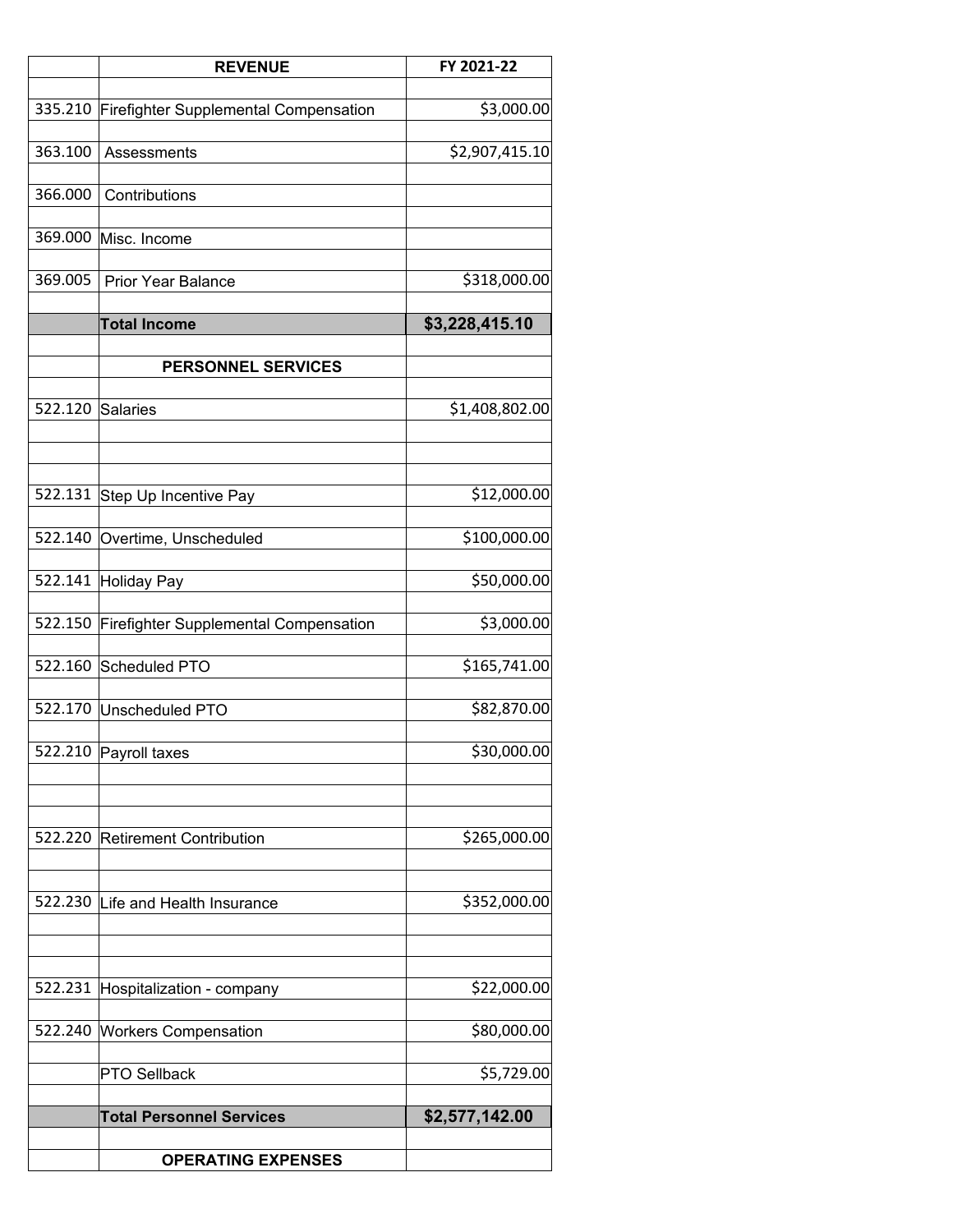|                  | 522.310  Immunizations/Physicals              | \$15,000.00            |
|------------------|-----------------------------------------------|------------------------|
|                  |                                               |                        |
|                  | 522.320 Audit Expense                         | \$9,450.00             |
|                  |                                               |                        |
| 522.321          | Legal                                         | \$10,000.00            |
|                  |                                               |                        |
|                  | 522.330 GSG Services                          | \$15,000.00            |
|                  |                                               | \$0.00                 |
|                  | 522.400 FF Reimbursement                      |                        |
|                  | 522.401 Meals/Beverages                       | \$0.00                 |
|                  |                                               |                        |
| 522.410 Phone    |                                               | \$6,000.00             |
|                  |                                               |                        |
| 522.420 Postage  |                                               | \$400.00               |
|                  |                                               |                        |
| 522.430 Electric |                                               | \$20,000.00            |
|                  |                                               |                        |
| 522.431          | Natural Gas/Propane                           | \$4,000.00             |
|                  |                                               |                        |
|                  |                                               |                        |
|                  |                                               |                        |
|                  | 522.432 Sewer/Trash/Water                     | \$6,500.00             |
|                  |                                               |                        |
|                  |                                               |                        |
|                  |                                               |                        |
| 522.450          | Insurance General                             | \$52,500.00            |
|                  |                                               |                        |
| 522.460          | R&M Communication Eqpt                        | \$6,000.00             |
|                  |                                               |                        |
| 522.461          | R&M Buildings                                 | \$20,000.00            |
| 522.462          | <b>R&amp;M Vehicles</b>                       | \$35,000.00            |
|                  |                                               |                        |
| 522.463          | R&M Fireline Eqpt                             | \$7,500.00             |
|                  |                                               |                        |
| 522.464          | <b>Annual Equipment Testing</b>               | $\overline{$}7,000.00$ |
|                  |                                               |                        |
|                  |                                               |                        |
| 522.480          | <b>Fire Prevention/Promotional Activities</b> | \$5,000.00             |
|                  |                                               |                        |
|                  |                                               |                        |
| 522.490          | Reserve Fund                                  | \$43,282.00            |
|                  |                                               |                        |
| 522.491          | <b>Contingency Fund</b>                       | \$50,000.00            |
|                  |                                               |                        |
|                  | 522.510 Admin/Office Expenses                 | \$15,000.00            |
|                  |                                               |                        |
|                  | 522.520 Operating Supplies                    | \$7,500.00             |
|                  |                                               |                        |
| 522.521          | $ $ Fuel                                      | \$35,000.00            |